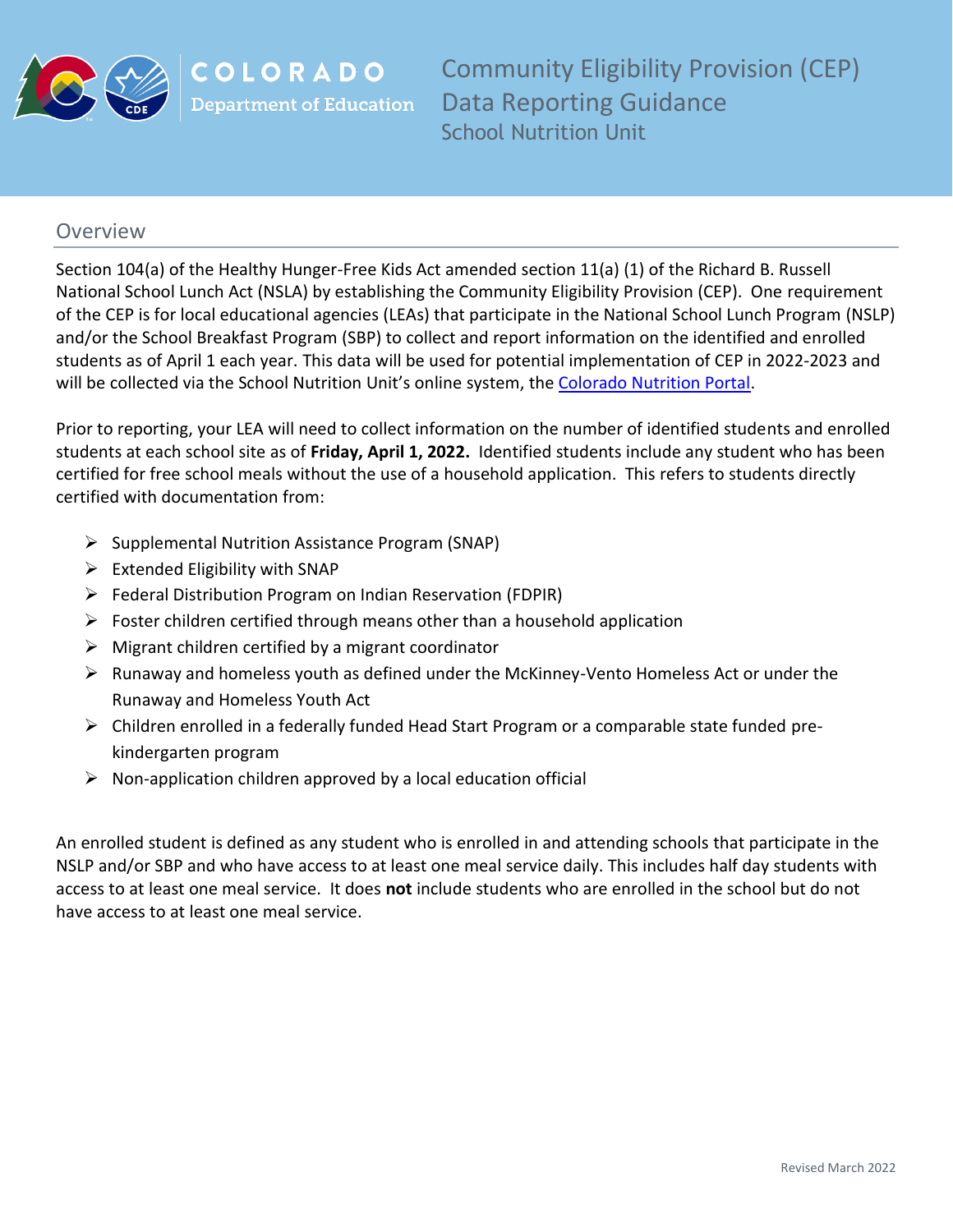

## Data Reporting Instructions

■ Step 1 - Log into the Colorado Nutrition Portal

|                                            | <b>Child Nutrition Programs</b>                                                                                                                                                                               |
|--------------------------------------------|---------------------------------------------------------------------------------------------------------------------------------------------------------------------------------------------------------------|
| <b>Returning Users: Log On</b><br>User ID: | Welcome to the Colorado Department of Education<br>(CDE) Office of School Nutrition's Online Claim System and<br>the Colorado Department of Human Services (CDHS) Food<br><b>Distribution Program System!</b> |
| Password:                                  | If you are logging in to the Online System for School<br>Nutrition and/or Summer Nutrition Programs and you<br>forgot your password or are locked out, please contact<br>macklin s@cde.state.co.us.           |
| Log On                                     | If you are logging in to the CDHS Food Distribution<br>Program System (USDA Foods) and forgot your<br>password or are locked out, please contact<br>benjamin.wetherbee@state.co.us.                           |
| Links                                      |                                                                                                                                                                                                               |
| • Training Registration                    |                                                                                                                                                                                                               |
|                                            |                                                                                                                                                                                                               |

▪ Step 2 - Select *School Nutrition Programs*

| Compliance<br><b>Applications</b><br>Claims  <br>Reports   Security   Search | <b>Fill Programs</b><br>Year   Help<br>Log Out |
|------------------------------------------------------------------------------|------------------------------------------------|
| <b>Programs</b>                                                              |                                                |
| School<br><b>Nutrition</b><br>Programs                                       |                                                |
| Maintenance<br>and<br>Configuration                                          |                                                |
| Summer<br>Food<br><b>Security</b><br>Service<br>Program                      |                                                |

▪ Step 3 - Select **Applications** at the top of the screen and then **Community Eligibility Provision** from the drop-down list

| Compliance  <br><b>Applications</b><br>Claims | <b>Child Nutrition Programs</b><br>Reports Security<br>Search<br><b>Programs</b><br>Year<br>Help<br>Log Out |
|-----------------------------------------------|-------------------------------------------------------------------------------------------------------------|
| Applications >                                | School Vear: 2015 - 2016                                                                                    |
| <b>Item</b>                                   | <b>Description</b>                                                                                          |
| <b>Sponsor Manager</b>                        | SNP Sponsor's Profile, Site and Hold Information                                                            |
| <b>Application Packet</b>                     | Applications Forms (Sponsor and Site)                                                                       |
| Meal Pattern Compliance Summary               | Number of Menu Pattern Certifications by Sponsor Summary                                                    |
| <b>Verification Report</b>                    | <b>Mandatory Annual Verification Report</b>                                                                 |
| Verification Summary                          | Mandatory Annual Verification Report (FNS-742) Summary                                                      |
| <b>Food Safety Inspections</b>                | Number of Food Safety Inspections by Site                                                                   |
| <b>Food Safety Inspections Summary</b>        | Number of Food Safety Inspections by Site Summary                                                           |
| <b>Annual Audits</b>                          | <b>Annual Audits</b>                                                                                        |
| Annual Audit Status Summary                   | Annual Audit Status Summary                                                                                 |
| <b>FFVP Grant Overview</b>                    | Fresh Fruit and Vegetable Program Grant Information by Site Overview                                        |
| <b>FFVP Grant Allocations</b>                 | Fresh Fruit and Vegetable Program Grant Allocations                                                         |
| <b>FFVP Invitations and Approvals</b>         | Fresh Fruit and Vegetable Program Invitations and Approvals                                                 |
| <b>FFVP Application Packet</b>                | Fresh Fruit and Vegetable Program Application Forms (SFA and Site)                                          |
| Capital Expenditure Request                   | Request for funds to purchase capital items $>=$ \$5,000                                                    |
| --------------                                | <b>Site Enrollment and Eligibility</b>                                                                      |
| <b>Community Eligibility Provision</b>        | Enrollment and Eligibility for Community Eligibility Provision                                              |
| <b>DIFFERENT MEDICINES INCHES</b>             | Direct Certification List and Individual Student Lookup                                                     |
| <b>Download Forms</b>                         | Forms Available for Downloading                                                                             |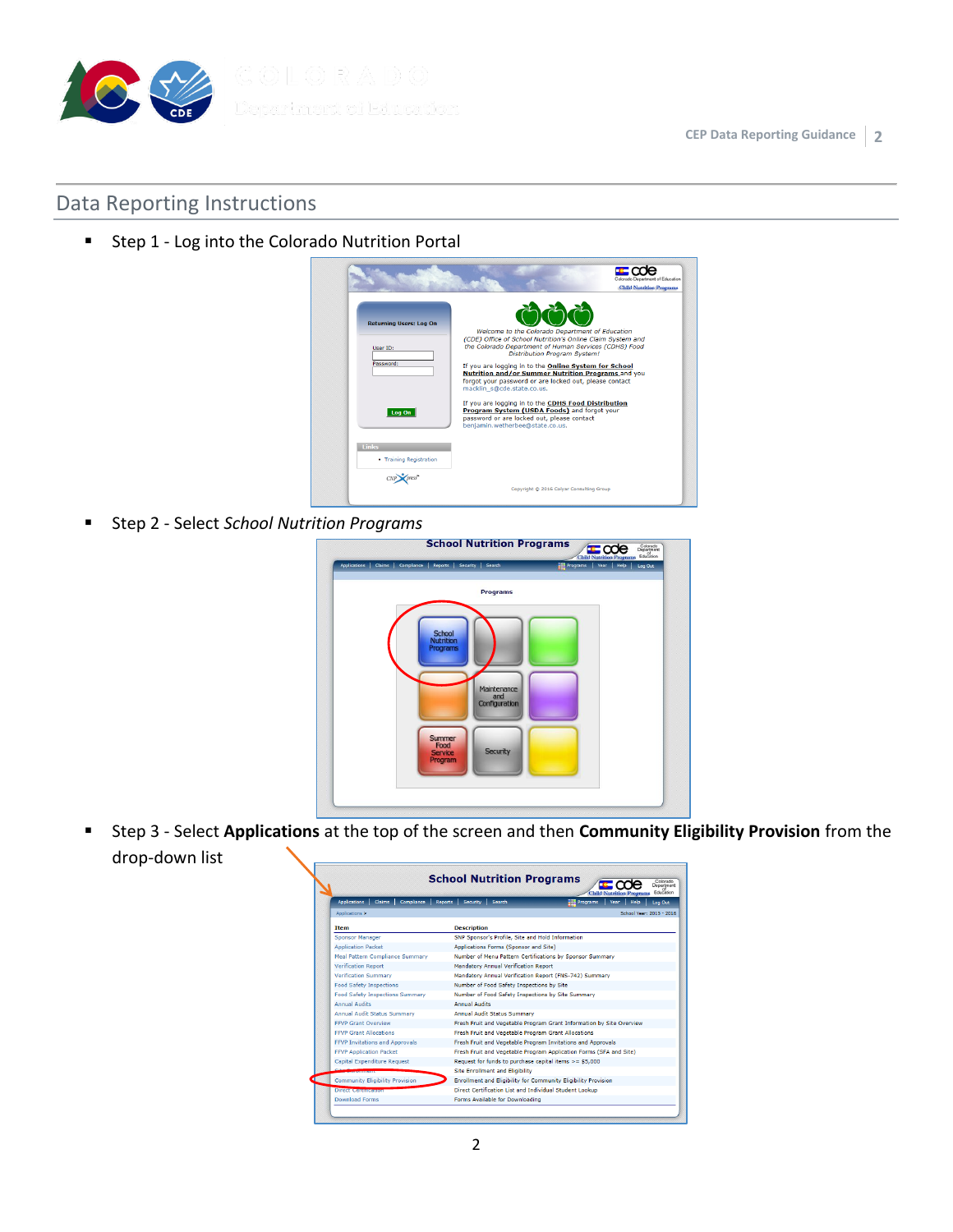

▪ Step 4: The heading of this screen should be **Community Eligibility Provision (CEP) Site List**. Select **Add** under the Action header for School Year 2021-2022

| <b>Applications</b><br>Claims                   | <b>Compliance</b>  | <b>Security</b><br>Search<br><b>Reports</b>            |                       | Year<br><b>Programs</b> | Log Out<br>Help          |
|-------------------------------------------------|--------------------|--------------------------------------------------------|-----------------------|-------------------------|--------------------------|
| Applications > CEP Year List >                  |                    |                                                        |                       |                         | School Vear: 2015 - 2016 |
|                                                 |                    | <b>Community Eligibility Provision (CEP) Site List</b> |                       |                         |                          |
|                                                 |                    |                                                        |                       |                         |                          |
| 0640<br>Status: Active<br><b>CENTENNIAL R-1</b> |                    |                                                        |                       |                         |                          |
| DBA:                                            |                    |                                                        |                       |                         |                          |
|                                                 |                    |                                                        |                       |                         |                          |
| <b>P.O Box 350</b>                              |                    |                                                        |                       |                         |                          |
| 14644 HWY 159<br>San Luis, CO 81152             |                    |                                                        |                       |                         |                          |
| Type of Agency: Educational Institution         |                    |                                                        |                       |                         |                          |
| Type of SNP Organization: Public                |                    |                                                        |                       |                         |                          |
| <b>Action</b>                                   | <b>School Year</b> | <b>Reporting Date</b>                                  | <b>Open Date</b>      | <b>Close Date</b>       | <b>Status</b>            |
| Add                                             | $2015 - 2016$      | April 1, 2016                                          | January 1, 1900       | January 1, 1900         | <b>Not Started</b>       |
| <b>View Houlty</b> Admin                        | $2014 - 2015$      | April 1, 2015                                          | March 19, 2015        | August 15, 2015         | Approved                 |
| View   Modify   Admin                           | $2013 - 2014$      | April 1, 2014                                          | September 29.<br>2014 | January 1, 1900         | Approved                 |

■ Step 5: For each school site listed, enter the number of identified students and enrolled students as of **April 1, 2022.**

| <b>Community Eligibility Provision (CEP) - Site Eligibility</b><br><b>For School Year: 2015 - 2016</b> |                                                                                                                                                                                                                                                                                                                                                                                                       |                                                |                   |            |                                                                                                                   |                                 |  |  |
|--------------------------------------------------------------------------------------------------------|-------------------------------------------------------------------------------------------------------------------------------------------------------------------------------------------------------------------------------------------------------------------------------------------------------------------------------------------------------------------------------------------------------|------------------------------------------------|-------------------|------------|-------------------------------------------------------------------------------------------------------------------|---------------------------------|--|--|
| 0060<br>DRA-                                                                                           | Status: Active<br><b>STRASBURG 311</b><br>56729 E Colorado Avenue<br>Strasburg, CO 80136<br>Type of Agency: Educational Institution<br>Type of SNP Organization: Public                                                                                                                                                                                                                               |                                                |                   |            |                                                                                                                   |                                 |  |  |
|                                                                                                        | <b>General Information</b>                                                                                                                                                                                                                                                                                                                                                                            |                                                |                   |            |                                                                                                                   |                                 |  |  |
| <b>Reporting Date:</b>                                                                                 | April 01, 2016                                                                                                                                                                                                                                                                                                                                                                                        |                                                |                   |            |                                                                                                                   |                                 |  |  |
| Due Date:                                                                                              | January 01, 1900                                                                                                                                                                                                                                                                                                                                                                                      |                                                |                   |            |                                                                                                                   |                                 |  |  |
| <b>Instructions</b>                                                                                    |                                                                                                                                                                                                                                                                                                                                                                                                       |                                                |                   |            |                                                                                                                   |                                 |  |  |
|                                                                                                        | household applications for free and reduced price meals for economically disadvantaged students in local educational<br>agencies (LEAs) and schools. Sites that elect this option agree to serve all students free lunches and breakfasts for<br>four (4) successive school vears and claim the meals based on a percentage of Identified Students multiplied by a<br>USDA-defined multiplier factor. |                                                |                   |            | The Community Eligibility Provision (CEP) for the National School Lunch Program (NSLP) provides an alternative to |                                 |  |  |
|                                                                                                        | Sites which have an Identified Student Percentage (ISP) of 40% or greater are eligible for this option.<br>Sites which have an Identified Student Percentage (ISP) between 30.00% - 39.99% are potentially eligible.<br>Enter each Site's Number of Identified Students and Enrollment as of the Reporting Date.                                                                                      |                                                |                   |            |                                                                                                                   |                                 |  |  |
|                                                                                                        | <b>Site ID Site Name</b>                                                                                                                                                                                                                                                                                                                                                                              | Nhr of<br><b>Identified</b><br><b>Students</b> | <b>Enrollment</b> | <b>TSP</b> | Eligible?                                                                                                         | <b>Potentially</b><br>Eligible? |  |  |
|                                                                                                        | 8332 Hemphill Middle School                                                                                                                                                                                                                                                                                                                                                                           | $\mathbf{0}$                                   | o                 | $00 \%$    |                                                                                                                   |                                 |  |  |
| 7133                                                                                                   | PRAIRIE CREEKS CHARTER<br>SCHOOL                                                                                                                                                                                                                                                                                                                                                                      | $\mathbf 0$                                    | $\mathbf{O}$      | 0.00       |                                                                                                                   |                                 |  |  |
| 8328                                                                                                   | <b>STRASBURG ELEMENTARY</b><br>SCHOOL                                                                                                                                                                                                                                                                                                                                                                 | $\mathbf{0}$                                   | o                 | 0.00%      |                                                                                                                   |                                 |  |  |
|                                                                                                        | 8334 STRASBURG HIGH SCHOOL                                                                                                                                                                                                                                                                                                                                                                            | O                                              | Ō                 | 0.8<br>T % |                                                                                                                   |                                 |  |  |